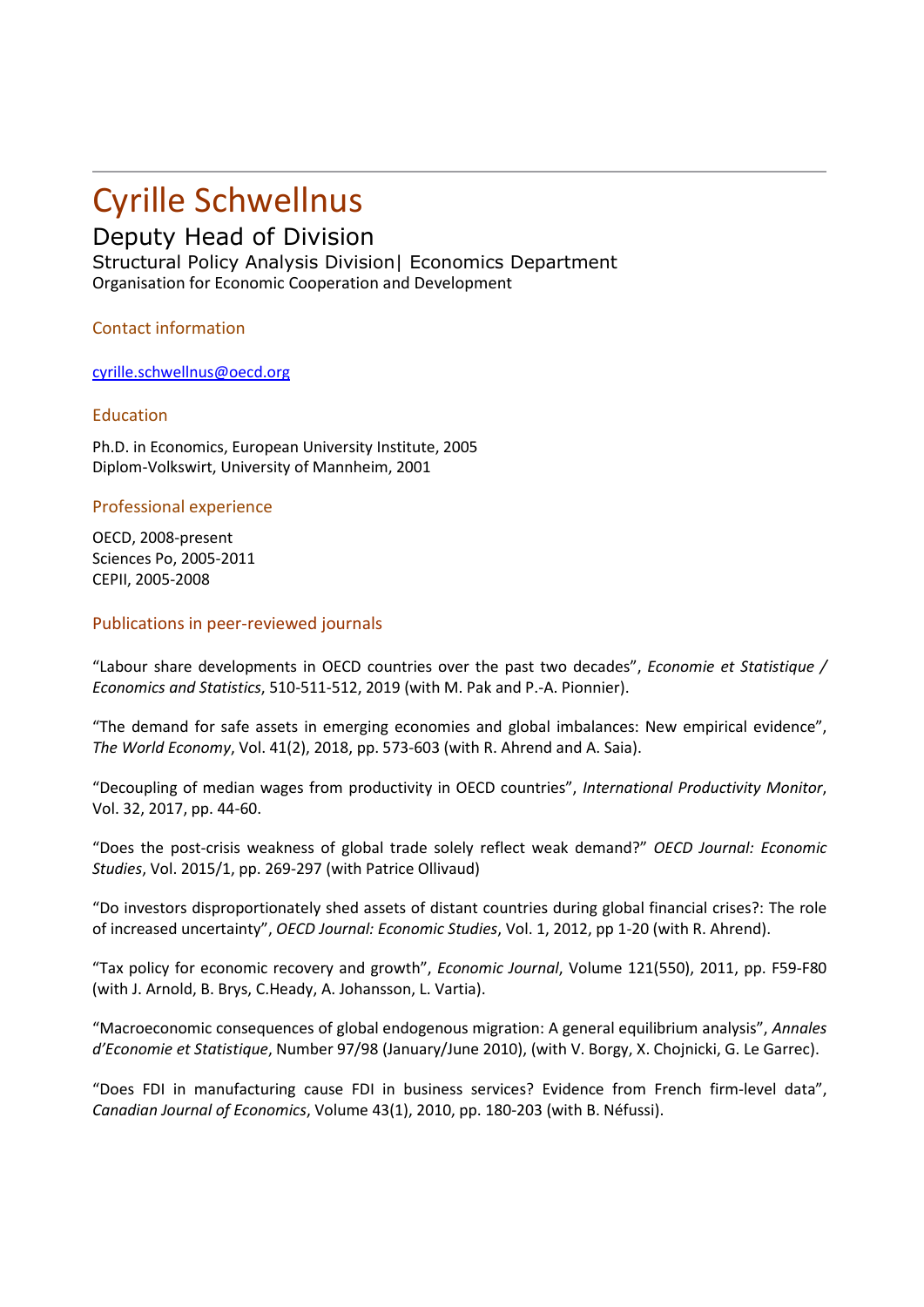"Price convergence in the European Union: Within firms or composition of firms," *Journal of International Economics*, Vol. 78(1), 2009, pp. 1-10 (with I. Méjean).

"The non-traded sector, lobbying, and the choice between the Customs Union and the Common Market," *Economics and Politics*, Vol. 20(3), 2008, pp. 361-390.

#### Publications in policy journals / monographs

"Labour market resilience: The role of structural and macroeconomic policies", in: De Haan, J. and J. Parlevliet (eds.), *Structural Reforms ‐ Moving the Economy Forward*, Springer, 2018 (with A. Hijzen, A. Kappeler and M. Pak).

"Does the post-crisis weakness of global trade solely reflect weak demand?" in B.Hoekman (ed.), *The Global Trade Slowdown: A New Normal?*, 2015, pp. 71-92, CEPR Press.

"Réévaluer les effets de la réglementation sur les échanges des services," in O. Dubos and P. Kauffmann (eds.), *L'europe des Services : L'Approfondissement du Marché Intérieur*, Editions A. Pedone, Paris, pp. 55- 76 (2009).

"Services," in: Y. Bertoncini, T. Chopin, A. Dulphy, S. Kahn, C. Manigand (eds.), *Dictionnaire Critique de l'Union Européenne*, Armand Colin, Paris, pp. 397-398 (2008).

"Echanges internationaux : services compris," *Problèmes Economiques*, Vol. 2905, 2006, pp. 24-29 (with Agnès Bénassy-Quéré and Deniz Unal-Kesenci).

"Du projet initial au vote du parlement : une analyse de la directive services," *La Revue Parlementaire*, Vol. 886, 2006, pp. 30-31.

#### Edited volumes

*[Good Jobs for All in a Changing World of Work: The OECD Jobs Strategy](http://www.oecd.org/publications/good-jobs-for-all-in-a-changing-world-of-work-9789264308817-en.htm)*, OECD Publishing, 2018 (with A. Hijzen).

*[Maintaining Momentum: OECD Perspectives on Policy Challenges in Chile](https://www.oecd.org/chile/maintainingmomentumoecdperspectivesonpolicychallengesinchile.htm), OECD Publishing, 2011(with G.* Ramos, M. Bonturi, A. Schaal, J. Voros).

#### Economics Department Working Papers

["Gig economy platforms: Boon or Bane?"](https://doi.org/10.1787/fdb0570b-en) (2019), *OECD Economics Department*, Working Paper No. 1550 (Cyrille Schwellnus, Assaf Geva, Mathilde Pak and Rafael Veiel)

["Going National: Implementing the OECD Jobs Strategy"](https://doi.org/10.1787/b598f530-en) (2019), *OECD Economics Department*, Working Paper No. 1546 (Elena Crivellaro, Alexander Hijzen and Cyrille Schwellnus)

["Labour share developments over the past two decades: The role of public policies"](https://doi.org/10.1787/b21e518b-en) (2019), *OECD Economics Department*, Working Paper No. 1541 (Mathilde Pak and Cyrille Schwellnus)

["Labour share developments over the past two decades: the role of technological progress, globalisation](https://www.oecd-ilibrary.org/economics/labour-share-developments-over-the-past-two-decades_3eb9f9ed-en)  [and "winner-takes-most" dynamics"](https://www.oecd-ilibrary.org/economics/labour-share-developments-over-the-past-two-decades_3eb9f9ed-en) (2018), *OECD Economics Department*, Working Paper No. 1503 (Cyrille Schwellnus, Mathilde Pak, Pierre-Alain Pionnier and Elena Crivellaro)